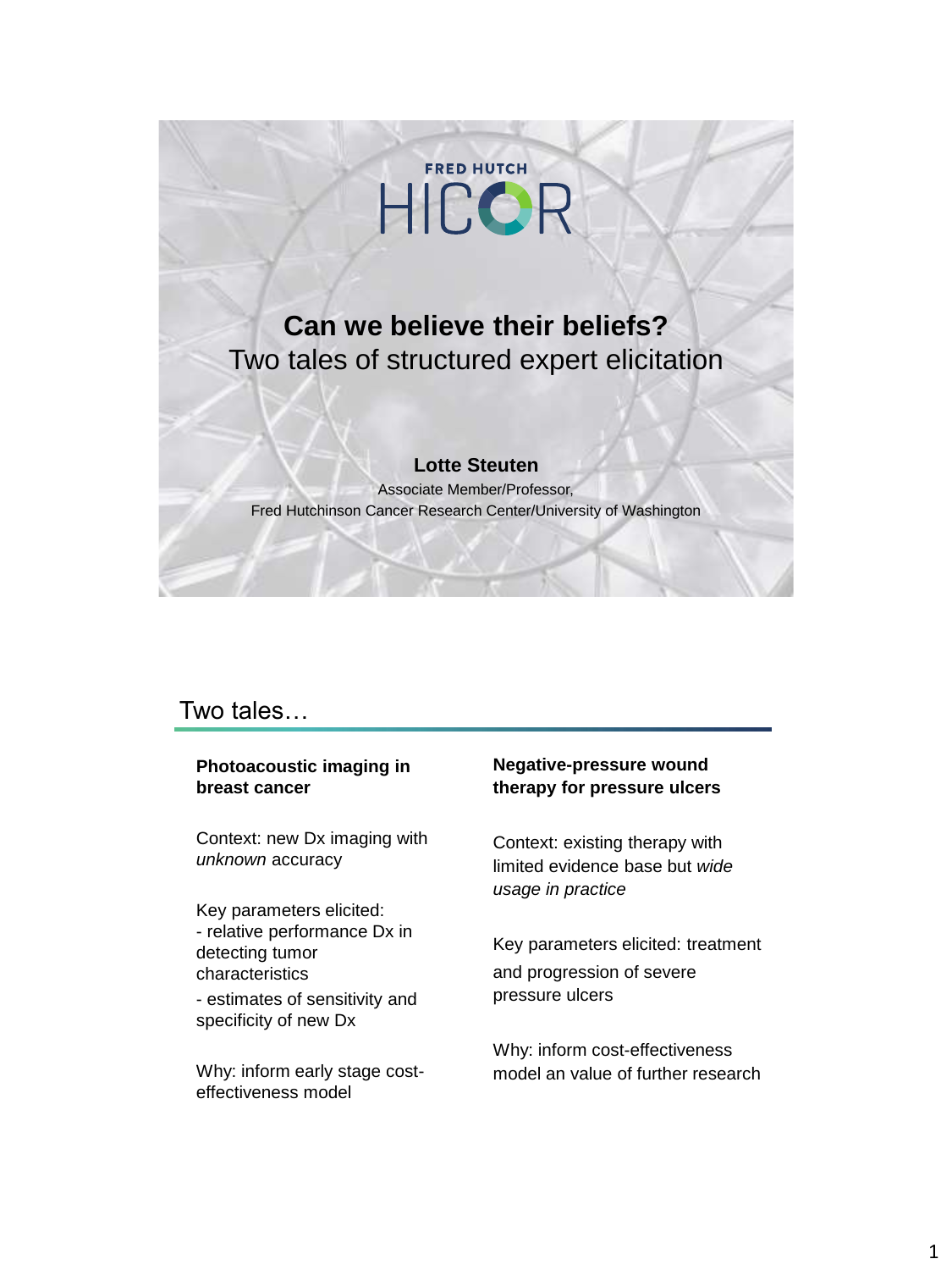# Photo-Acoustic Mammography



## Rating relative performance of PAM versus MRI

Elicited:

- 1. relative importance seven tumor characteristics in the examination of images
	- using 0-100 point scale
- 2. how well MRI and PAM can visualize these characteristics by grading each characteristic with value 0 - 100
	- 0 indicates low performance; 100 indicates high performance.

Expected performance of MRI and PAM was determined by calculating performance score weighted by the relative importance of each attribute, per individual

Tumor characteristics: mass margins; mass shape; mass size; vascularization; localization; oxygen saturation; and mechanical properties.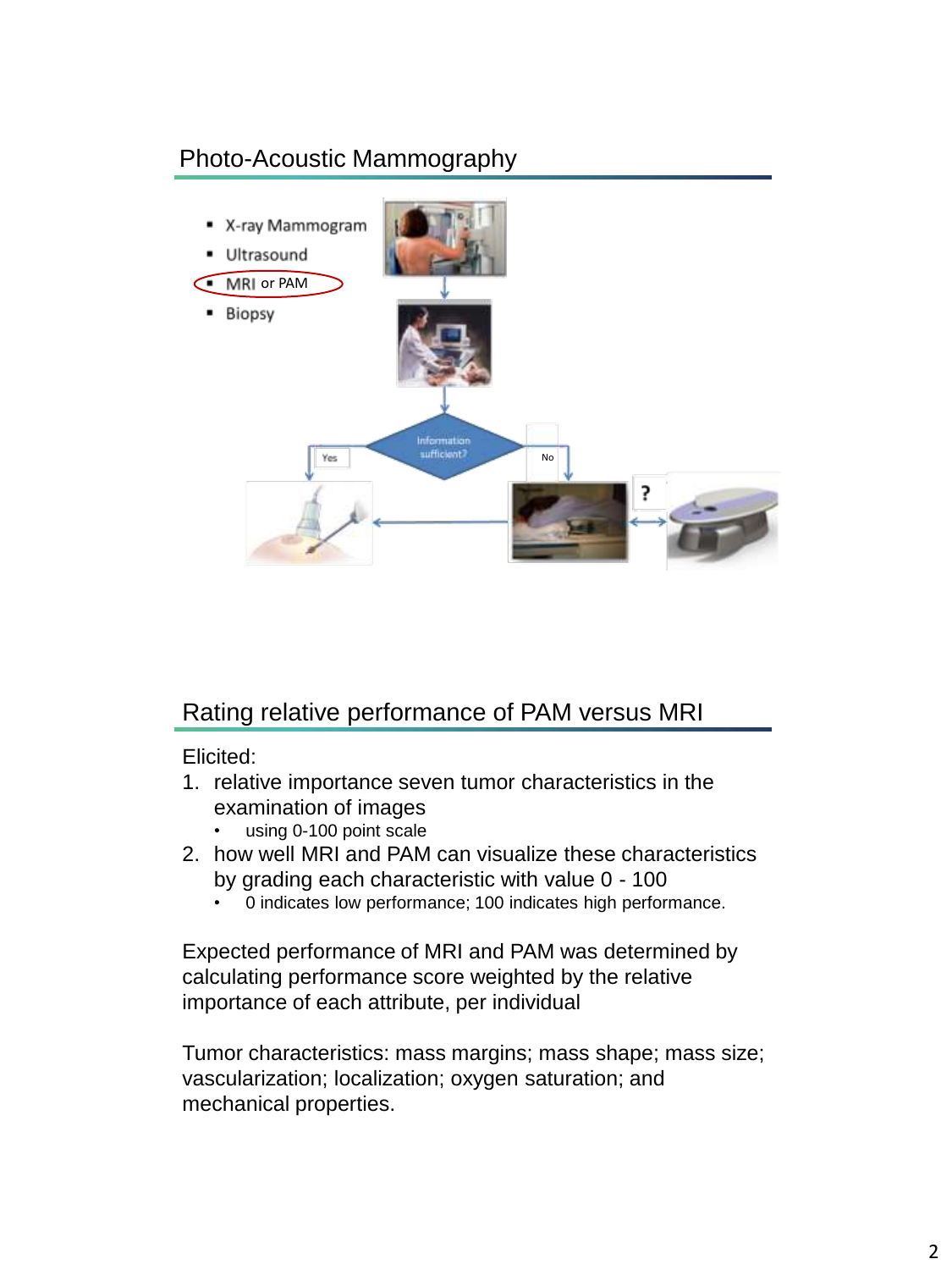## Elicitation Results



| Performance of MRI<br>Performance of PAM |                  |     |
|------------------------------------------|------------------|-----|
|                                          | # of respondents |     |
|                                          | MRI              | PAM |
| 1. Mass margins                          | 17               |     |
| 2.Mass shape                             | 17               |     |
| 3.Vascularization                        | 17               |     |
| 4.Mechanical properties                  | 14               |     |
| 5.Mass size                              | 17               |     |
| 6.Location mass                          | 17               | 16  |
| 7.Oxygen saturation                      | 13               | 11  |

Tumor characteristics

## Elicitation Procedure for sensitivity and specificity

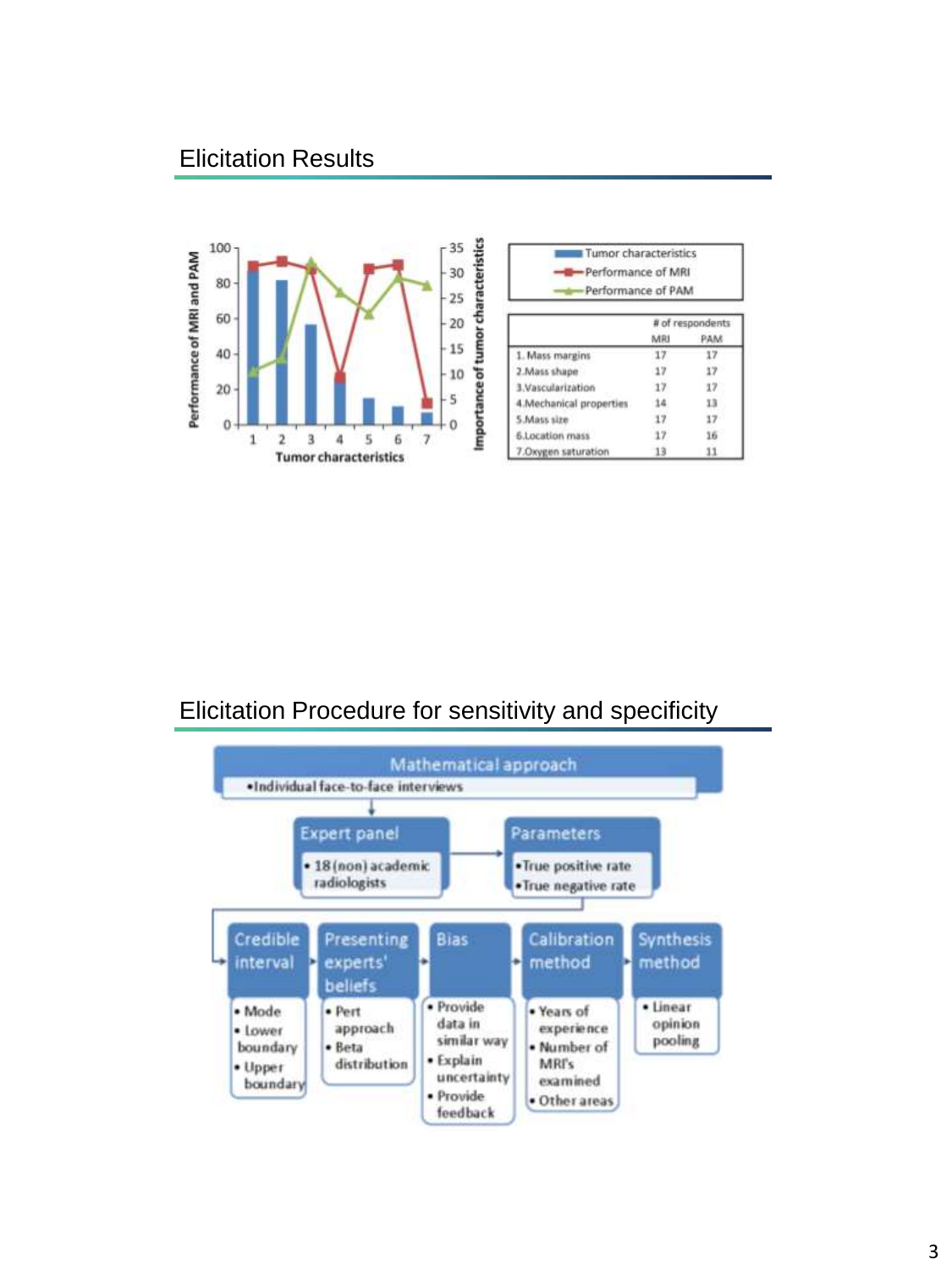|      | <b>Table 3 Pooled MRI data</b> |            |     |              |                                            |
|------|--------------------------------|------------|-----|--------------|--------------------------------------------|
|      | Disease                        |            |     |              | TPR                                        |
| Test |                                | <b>Yes</b> | No  | <b>Total</b> | sensitivity = $\frac{1}{2}$<br>$TPR + FNR$ |
|      | Positive                       | 263        | 94  | 357          | TNR                                        |
|      | Negative                       | 29         | 214 | 243          | specificity $=$ $-$                        |
|      | <b>Total</b>                   | 292        | 308 | 600          | $FPR + TNR$                                |



Eliciting the mode, than the upper and lower boundaries and by using the PERT approach a probability distribution was obtained.

7 Haakma, Steuten, Bojke and IJzerman. Submitted, 2012



# Probability distribution of estimations of TPs

8 Haakma, Steuten, Bojke and IJzerman. Submitted, 2012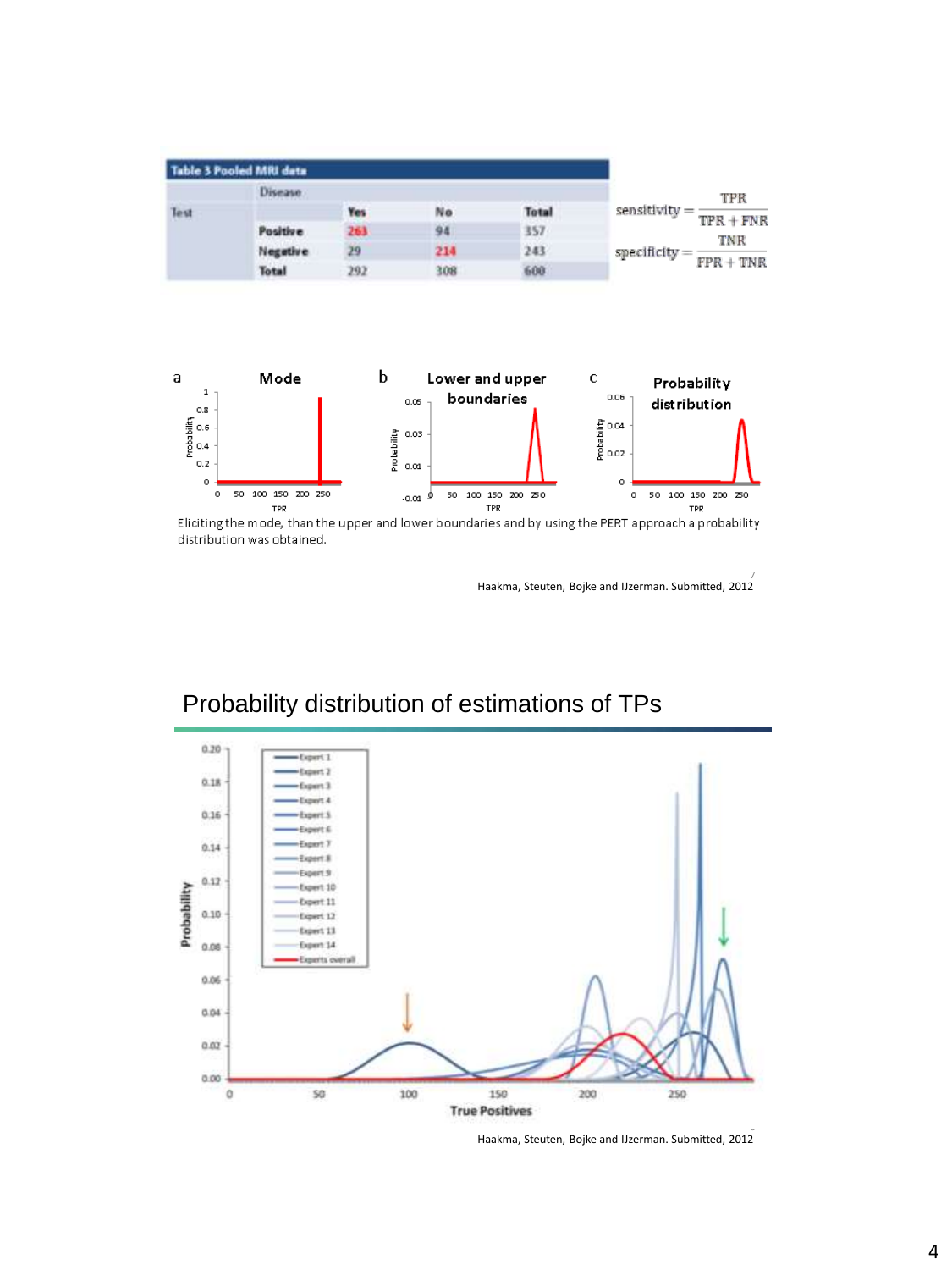## Results – Expert elicitation



Haakma, Steuten, Bojke and IJzerman. Submitted, 2012

## **Considerations**

- Experts considered MRI (sens 90%; spec 70%) the better technology to visualize the most important tumor characteristics (mass margins and mass shape).
- Reflected in elicited TP and TN, with overall calculated sensitivity and specificity of PAM to be lower than MRI
	- Sens between 59% 85%; mode 76%
	- Spec between 52% 78%; mode 67%
- Radiologists perceived elicitation exercise as difficult
	- PAM is an early stage technology for which only small scale, experimental experience was available.
- Exercise provided important insights to the developers
	- Revision of the technology and reconsideration of its place in Dx pathway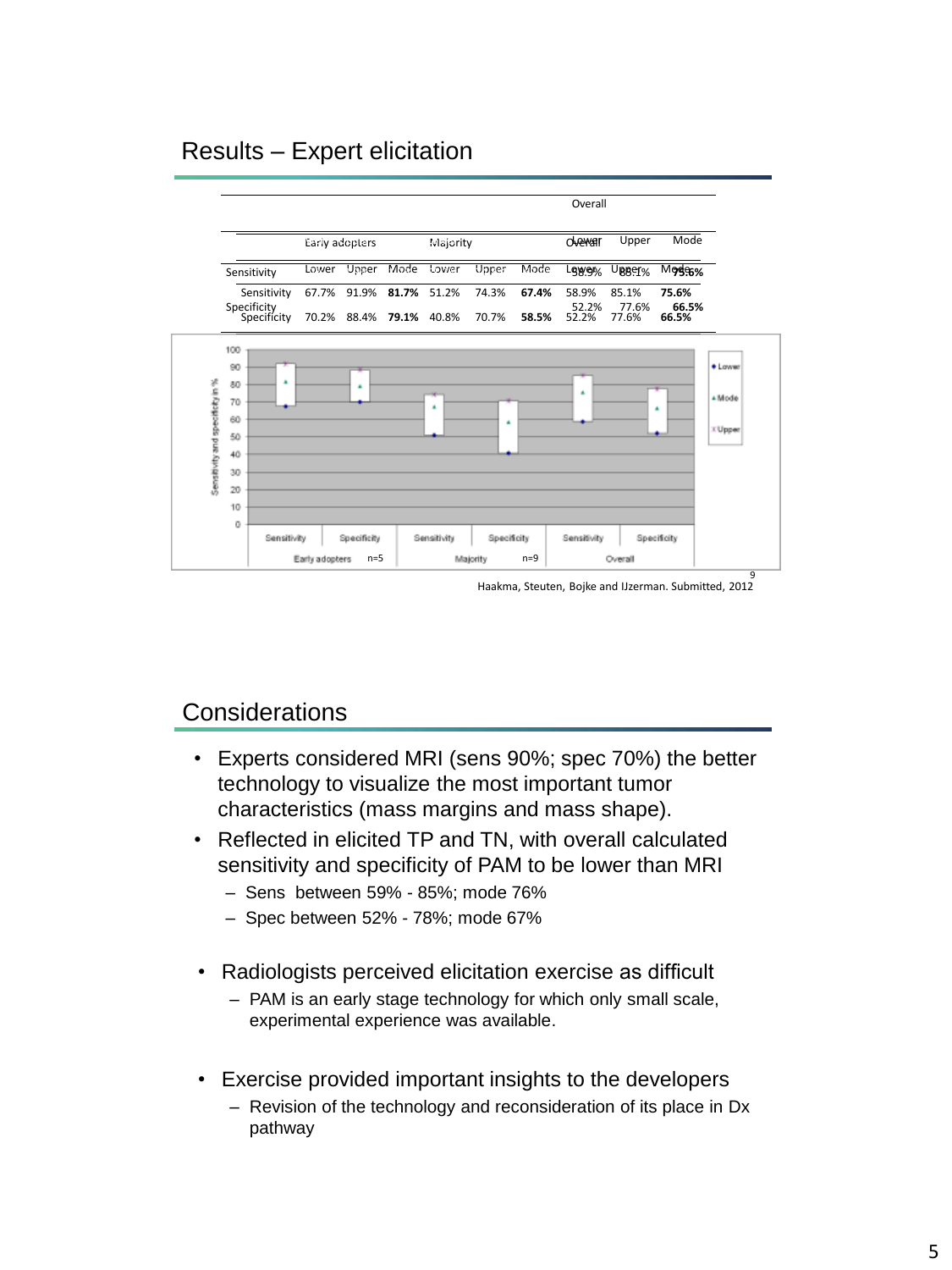### Negative-Pressure Wound Therapy for Pressure Ulcers

- NPWT is widely used treatment for severe pressure ulcers
	- little robust evidence that it is (cost-) effective
	- uncertainty around cost-effectiveness would potentially be misrepresented using published trial data only
	- broad range of comparators
	- general patterns of care unclear
	- yet, lots of local / practical experience with different therapies

### Objectives and design

Questions considered:

- Wat is the (cost-)effectiveness of NPWT given the range of alternative treatments?
- What further research (design), if any, is worthwhile?

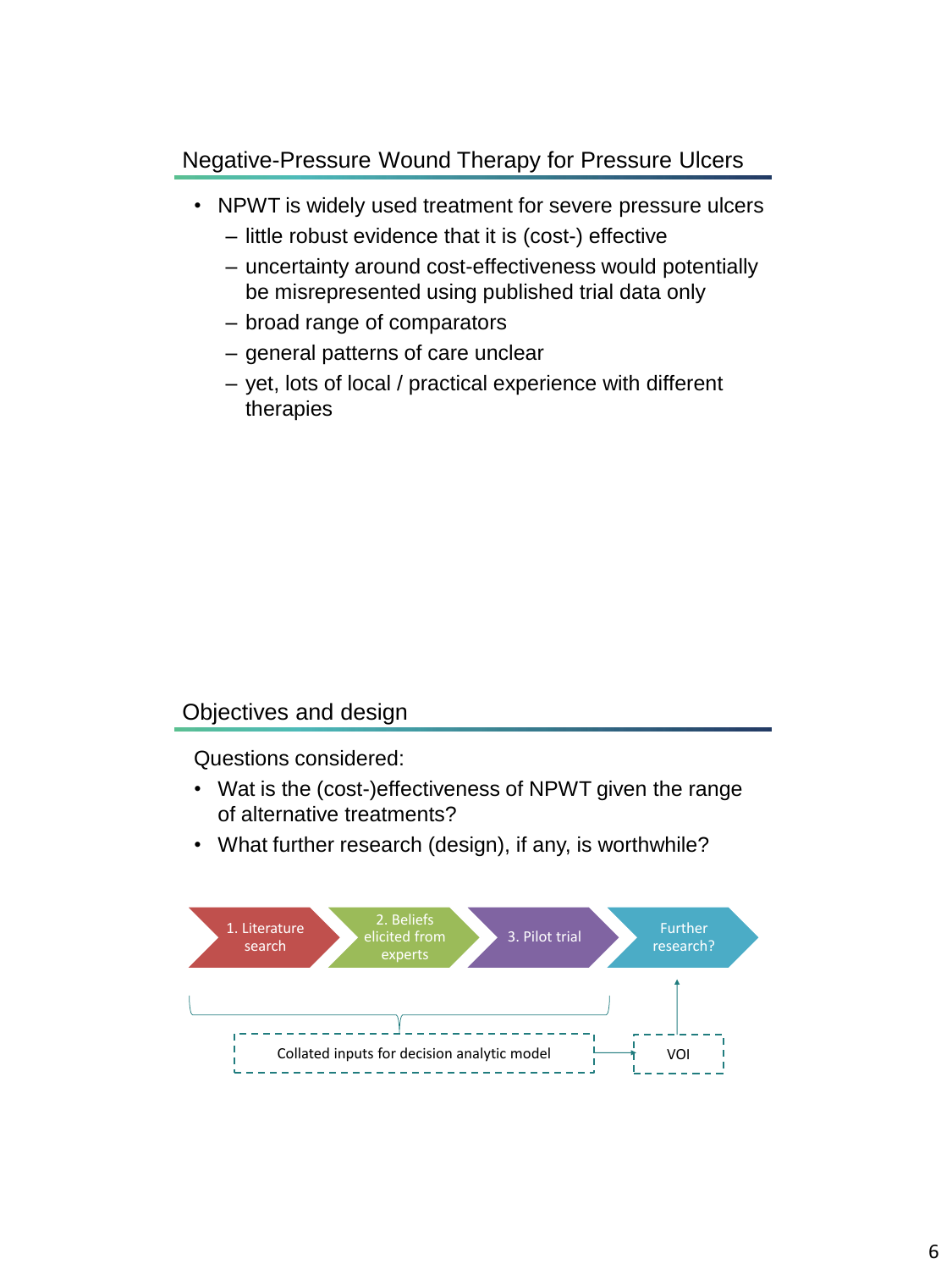# Decision Analytic Model



Elicitation of:

- all transitions and related events (except death)
	- including beliefs about the impact of the alternative treatments on the occurrence of events (relative effectiveness).
- uncertainty over the quantities of interest.
- no elicitation of resource use or cost parameters
	- to limit burden of exercise

## Elicitation procedure: histogram method

Think of UK patients with at least 1 debrided grade 3 or 4 pressure ulcer (>5 cm2 in area):

*What proportion of patients do you think would have a grade 3 reference ulcer (rather than a grade 4 reference ulcer)?*

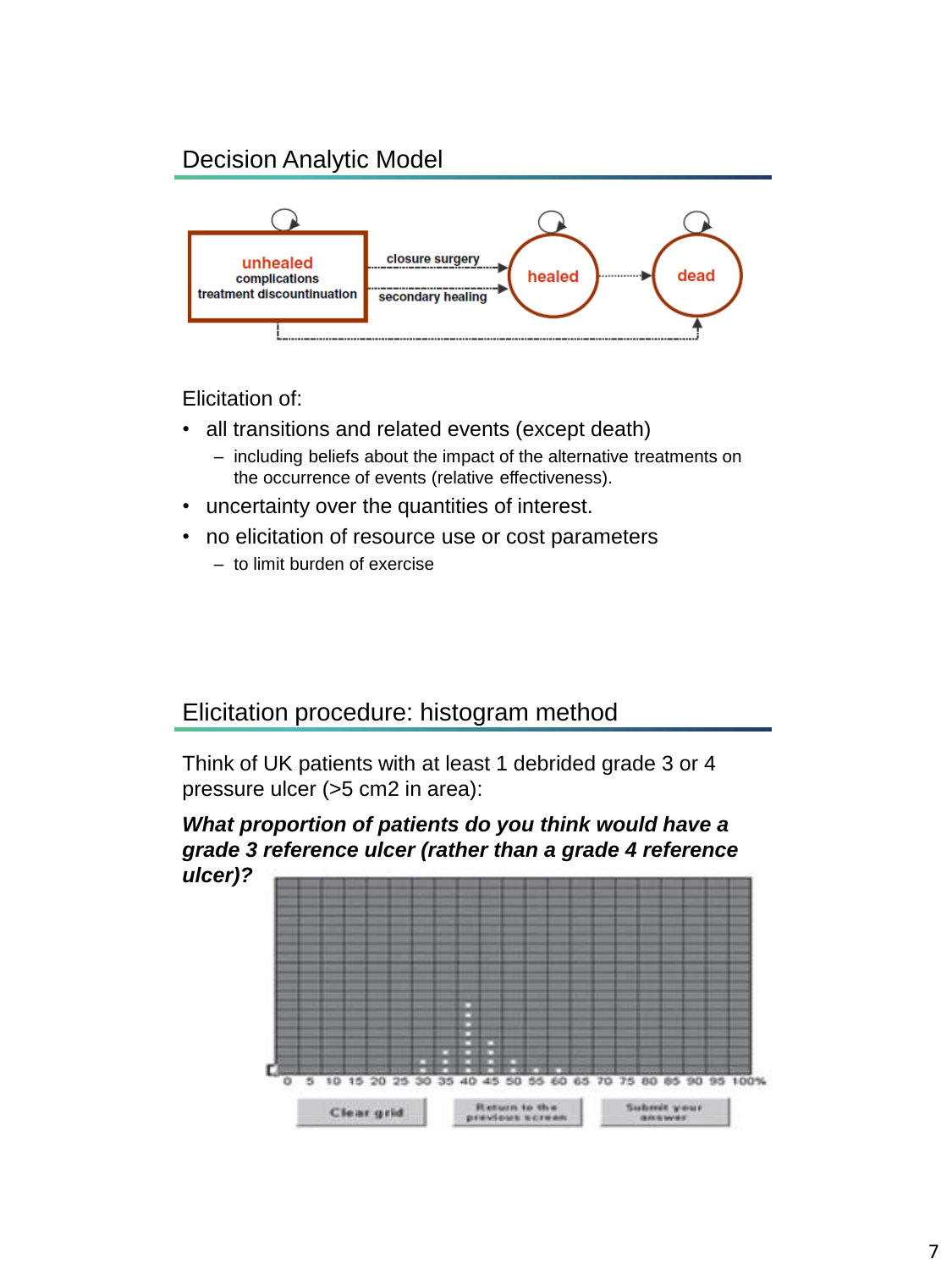Collation of evidence using Bayesian updating:





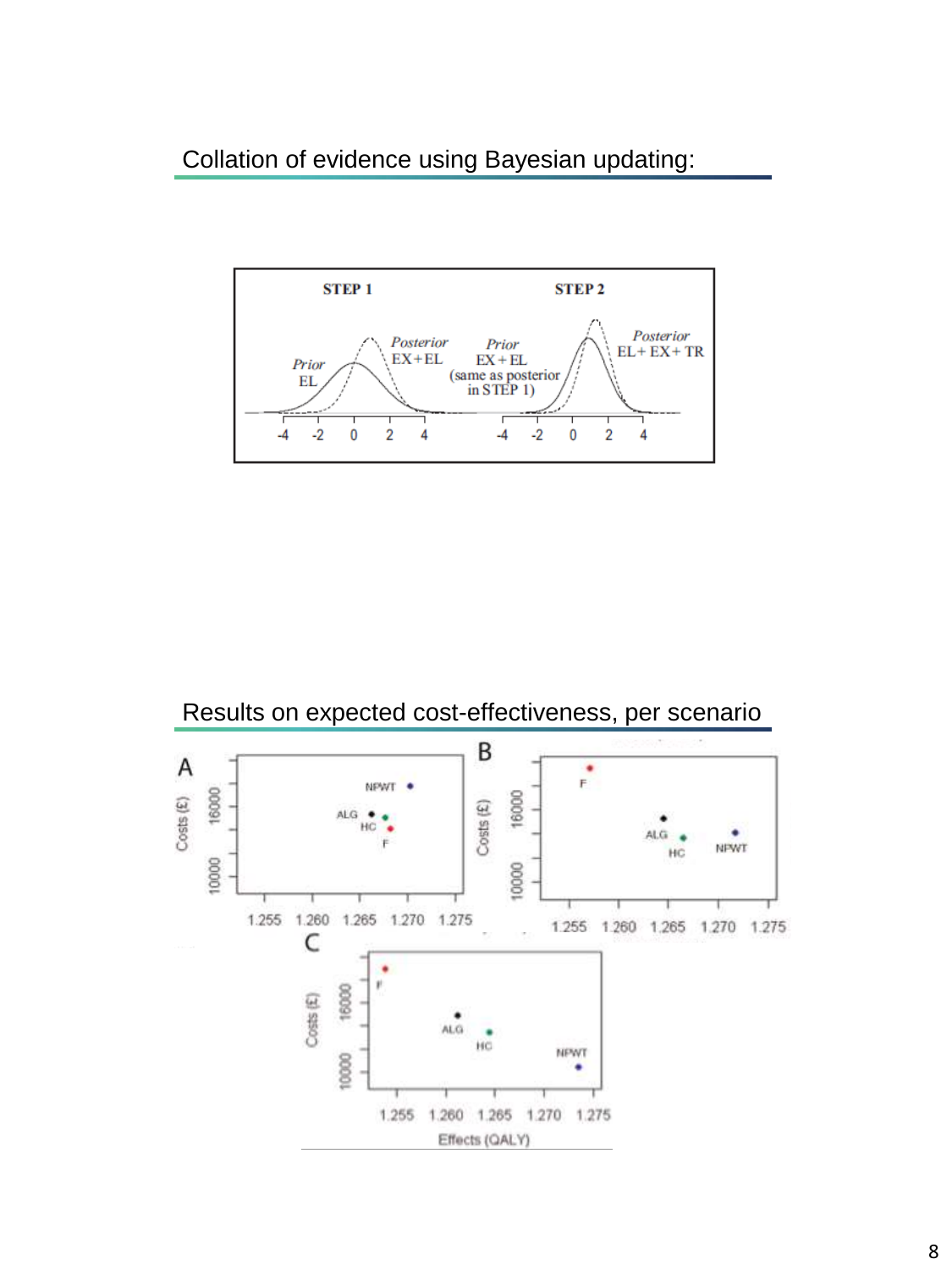# CE estimates and decision uncertainty (EX+EL+TR)

|                    |        |       |       |                                                                           | Probability of a Treatment Being Cost-Effective |               |  |
|--------------------|--------|-------|-------|---------------------------------------------------------------------------|-------------------------------------------------|---------------|--|
|                    |        |       |       | Treatment Costs (G Effectiveness (QALY) NHE (QALY) Next Best ICER (CQALY) | <b>C20.000</b>                                  | $-4.349.0080$ |  |
| NPWT               | 10.399 | 1.273 | 0.754 |                                                                           | 0.451                                           | 0.460         |  |
| HC.                | 13,461 | 1,264 | 0.591 | Dominated                                                                 | 0.364                                           | 0.296         |  |
| ALG:               | 14,898 | 1,261 | 0.516 | Dominated                                                                 | 0.230                                           | 0.231         |  |
| <b>DESCRIPTION</b> | 18,969 | 1.254 | 0.305 | Dominated                                                                 | 0.015                                           | 0.013         |  |

Note: NPWT = negotive-pressure wound therapy: HC = spun bydrocolloid: ALG = sigioate: F = fuare, NHR = net health benefit; ICER = incremental con-<br>affectiveness ratio: QALY = quality-affusted life year.

# Optimal sample size and value of further research

| Follow-up Time | NPWT v. Spon Hydrocolloid     |                                   | NPWT v. Alginate        |                                   | NPWT v. Span Hydrocolloid v. Alginate |                                   |
|----------------|-------------------------------|-----------------------------------|-------------------------|-----------------------------------|---------------------------------------|-----------------------------------|
|                | <b>Maximum</b><br><b>ENRS</b> | <b>Optimal Sample</b><br>Size, Nº | Maximum.<br><b>ENRS</b> | <b>Outimal Sample</b><br>Size, Nº | Maximum<br>ENRS                       | <b>Optimal Sample</b><br>Size, Nº |
| 0.5 years      |                               |                                   | $C12.3$ million         | 272                               | £154,028                              | 403                               |
| 1 year         | £14.0 million                 | 476                               | $£27.2$ million         | 306                               | £34.7 million                         | 497                               |
| 2 years        | $E27.1$ million               | 389                               | £35.2 million           | $-2.34$                           | £54.6 million                         | 411                               |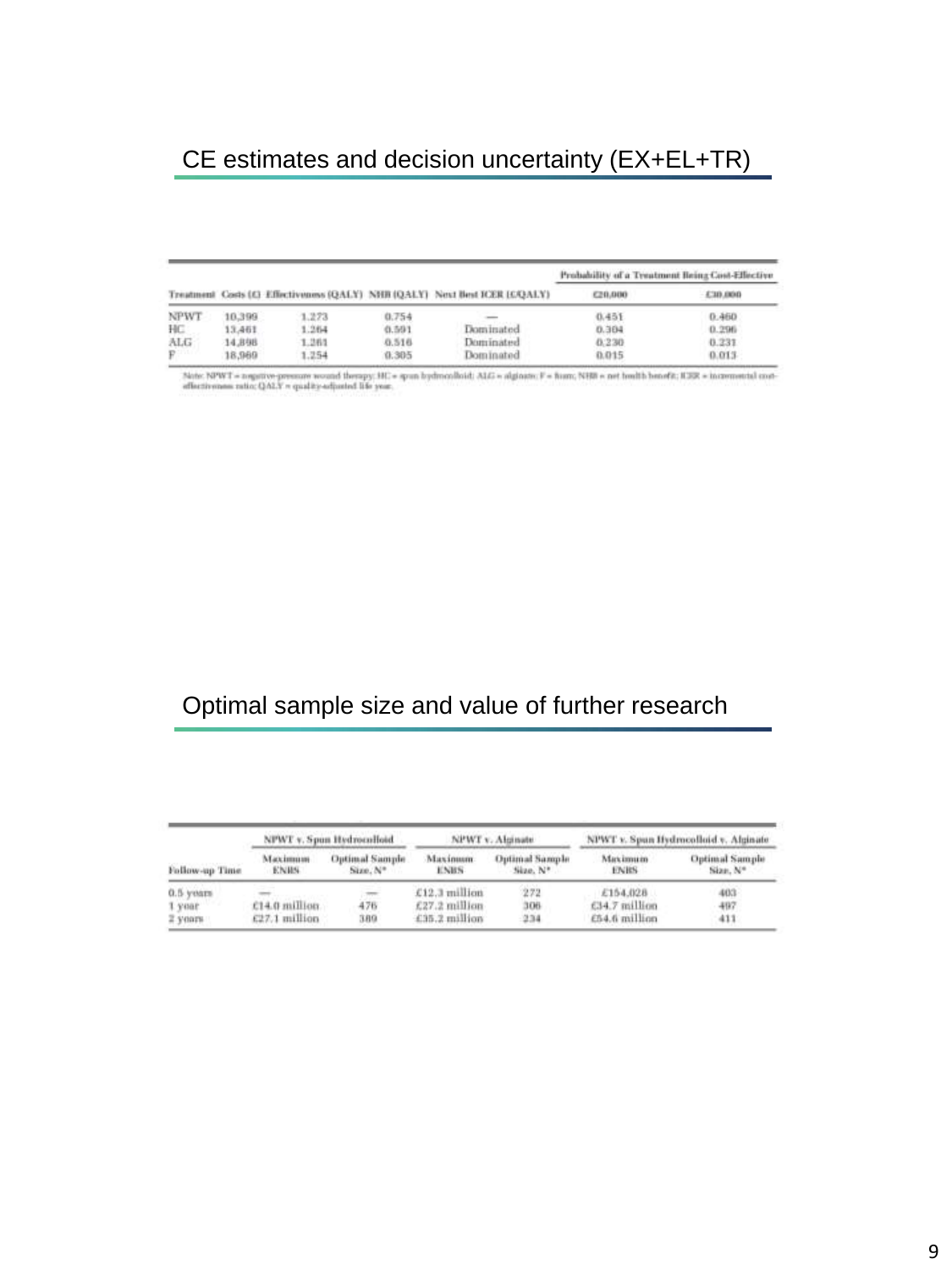## Considerations

- Elicited beliefs can be regarded as a key source of evidence
- Excluding relevant clinical experience would have misrepresented current knowledge about the effectiveness of alternative treatments for severe pressure ulcers.
- In this case study, elicited evidence was used alongside published evidence under the assumption that experts did not consider existing evidence when formulating their judgements.
	- Assumption may not be sustained in other cases, where aggregation of both sources could lead to an incorrect specification of uncertainty (double counting).

### Discussion: pros and cons

- Elicitation of beliefs constitutes a reasonably low cost source of evidence;
	- Particularly important in early stage technology assessment when funding is limited, or when a technology is already adopted and there is little incentive to do further research.
- Elicitation is highly subjective and entirely dependent on the sample of experts chosen for the exercise.
	- Particular problematic when samples are skewed towards including mainly optimists or sceptics;
	- In early stage HTA 'realistic' beliefs may not yet exist due to no/limited experience with technology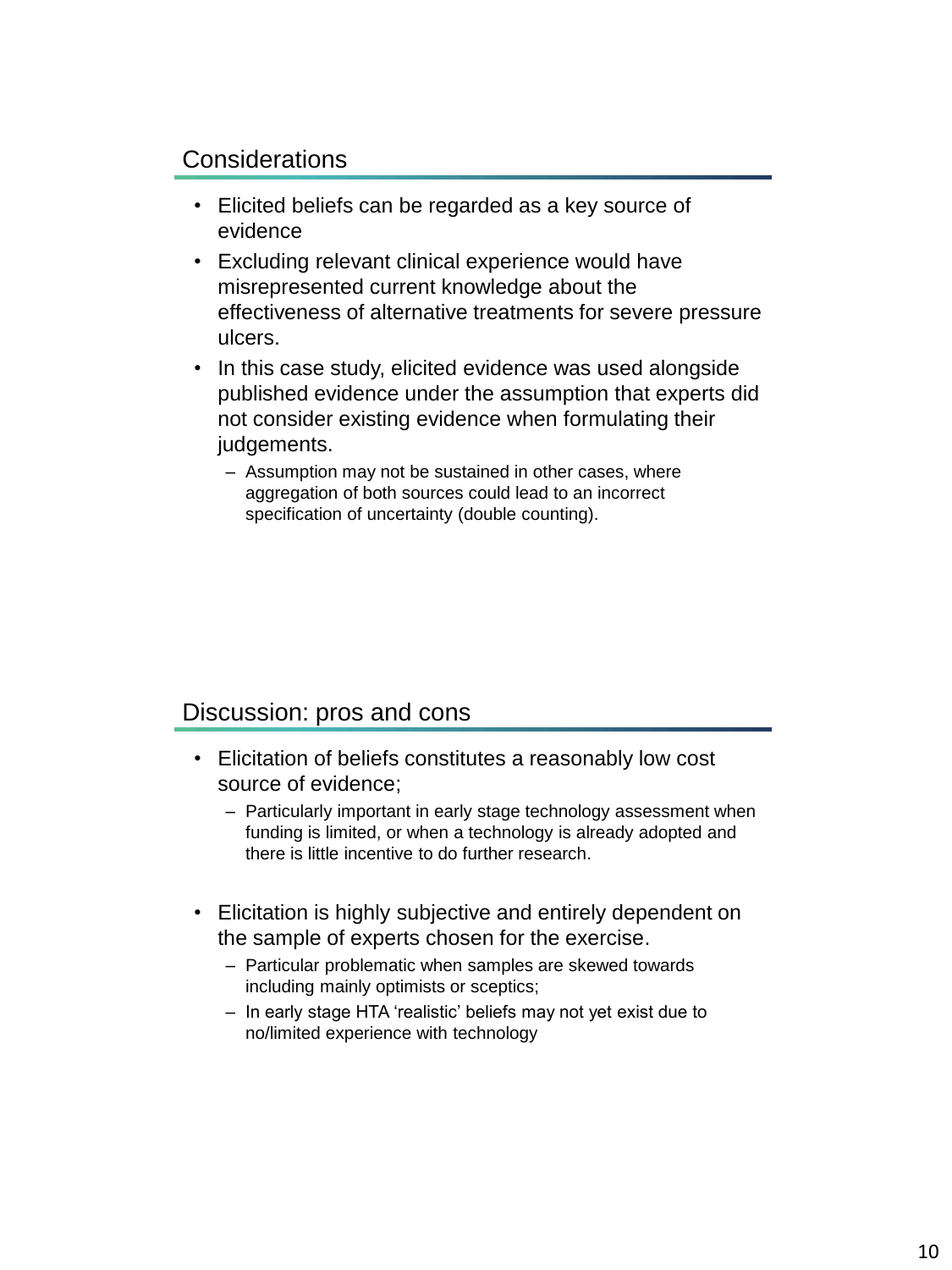## Discussion: pros and cons

- Can provide preliminary estimates of the importance and extent of uncertainty for particular model parameters or assumptions
	- can help to inform go/no go decisions in early stage HTA and
	- guide decision on whether and what further evidence to acquire